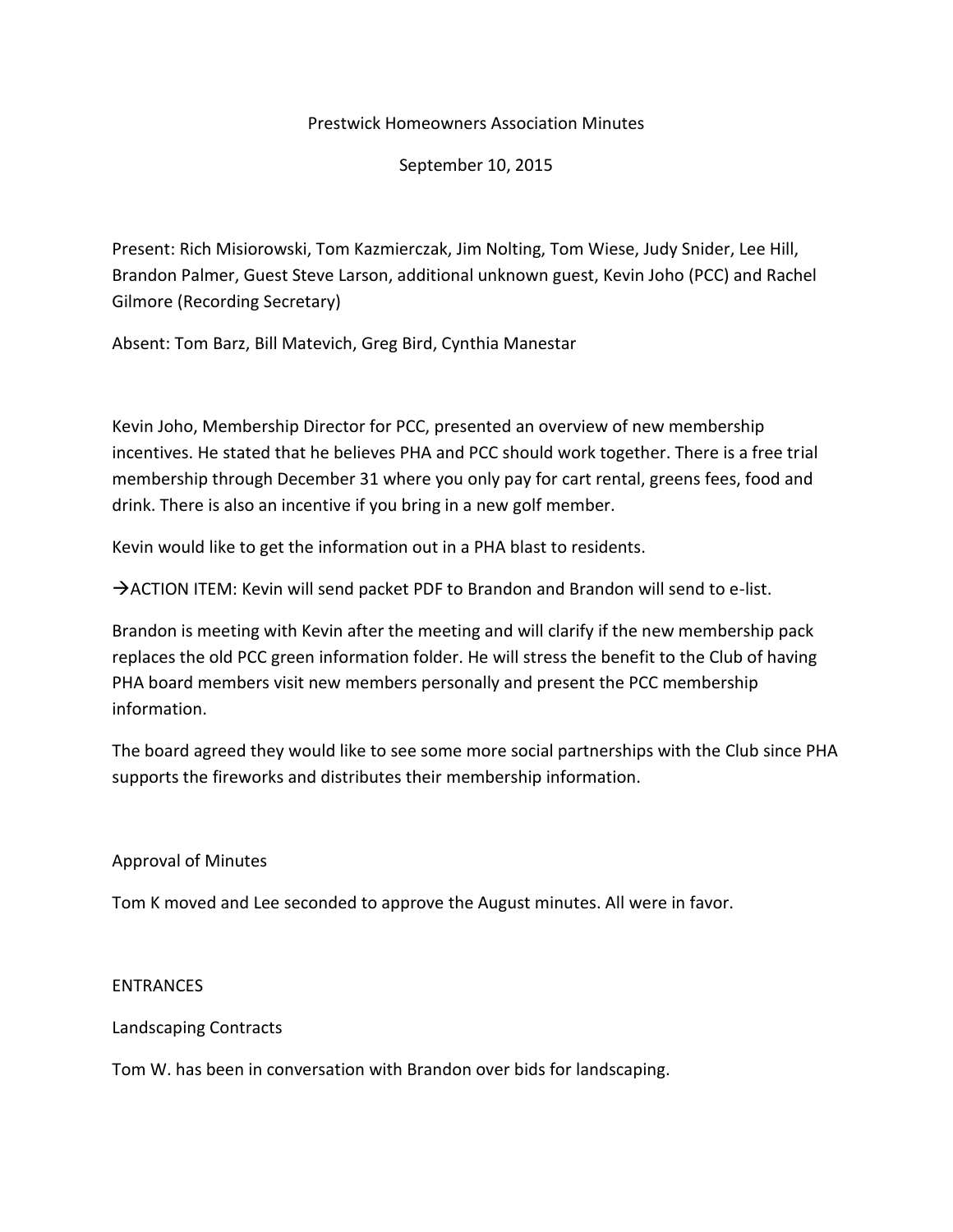After soliciting bids, Tom only received one in addition to Koreman Landscaping. However, Koreman's bid was 14% higher this year at \$14,897. Trevarthan Landscaping was the other bidder at \$12,400.

Tom W. has personal experience with Trevarthan and would be comfortable trying them for a year. He did call Paul K. to ask about the increase and was told it was just labor and materials and that it didn't include any overhead or profit.

Brandon's condo association has also used Trevarthan and likes their work.

Bids were due on September 11. The board agreed to see if any other bids came in and then make a decision at the October meeting.

# Tree Removal

Tom W. got pricing for the dead tree to be removed at Highland. It's \$480 for removal and grinding of stump with a 10% discount for doing it over the winter. It's \$280 just to take down the tree. Tom recommends just cutting the tree down. The stump will not be visible or in the way of the other landscaping elements.

Tom W. also wants to go around to the entrances and use his pole trimmer to clean up some of the low hanging branches. Lee said he can assist.

 $\rightarrow$  ACTION ITEM Tom W. will send an email asking for volunteers.

# MEMBERSHIP

Visits

Judy has visited 687 GOlfview and 909 Abbotsford several times. Finally got a commitment to send a check in.

 $\rightarrow$  ACTION ITEM Rachel will check PO Box the week of 9-17 and see if checks arrived.

Jim visited 2 families and both joined.

Brandon noted that home sales have slowed down, although there are a few homes under contract currently.

# Meeting Summary

Brandon received positive feedback about the meeting summary. He also got questions after the summary was sent. One asked when the next annual meeting was.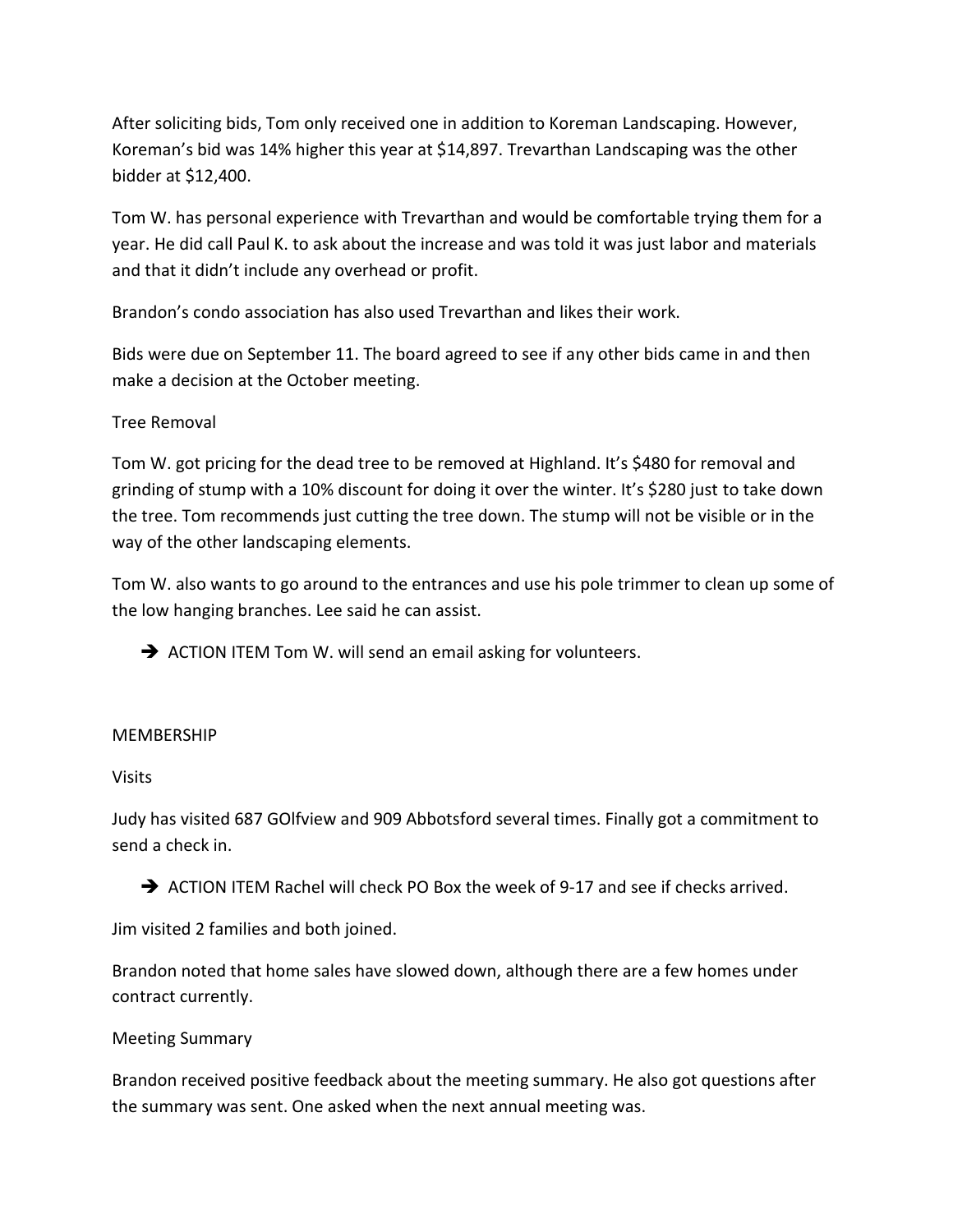- $\rightarrow$  ACTION ITEM The board needs to set an annual meeting date for 2016.
- $\rightarrow$  ACTION ITEM Judy will create a meeting summary after each meeting for e-distribution.

# ARC

Brandon introduced PHA resident Steve Larson who is interested in taking over Tom B.'s position on ARC. Steve is a longtime resident of Prestwick and the retired CEO and President of Baxter and Woodman Engineers. He feels he has the skill set to serve on ARC but has not yet talked with Tom B. about duties.

The board clarified that Tom B. typically approved routine requests for approval of roofs, patios, decks and other smaller projects where the resident was replacing with the same materials. Anything large gets sent out to an architectural firm for full review and comment.

PHA's role is to approve design according to covenant and deed restrictions. Before the Village issues a permit, they will ask if the resident has received PHA approval.

The board also noted that Tom B. waived the plan review fee for members. For non-members he encouraged them to apply the \$25 toward membership.

Lee moved and Rich seconded to nominate Steve Larson as a member of the board and chair of Architectural Review Committee. All were in favor.

ACTION ITEM Steve will follow up with Tom for position clarification and let the board know if he accepts the nomination to the board.

# FINANCIAL

# Treasurer's Report

Tom K. reported that PHA has made 4 of the 8 scheduled payments to Koreman. Still owe another \$6400 for work yet to be completed.

Currently there is about \$10,000 in checking and \$8,000 in savings. Tom estimates PHA will dip into its reserves this year.

Tom K is recommending a \$25 increase in dues. The board needs to decide by November if there will be an increase and/or what expenses will get cut.

 $\rightarrow$  ACTION ITEM Tom K and Brandon will create a draft budget.

 $\rightarrow$  ACTION ITEM The Board will make a decision in November about dues.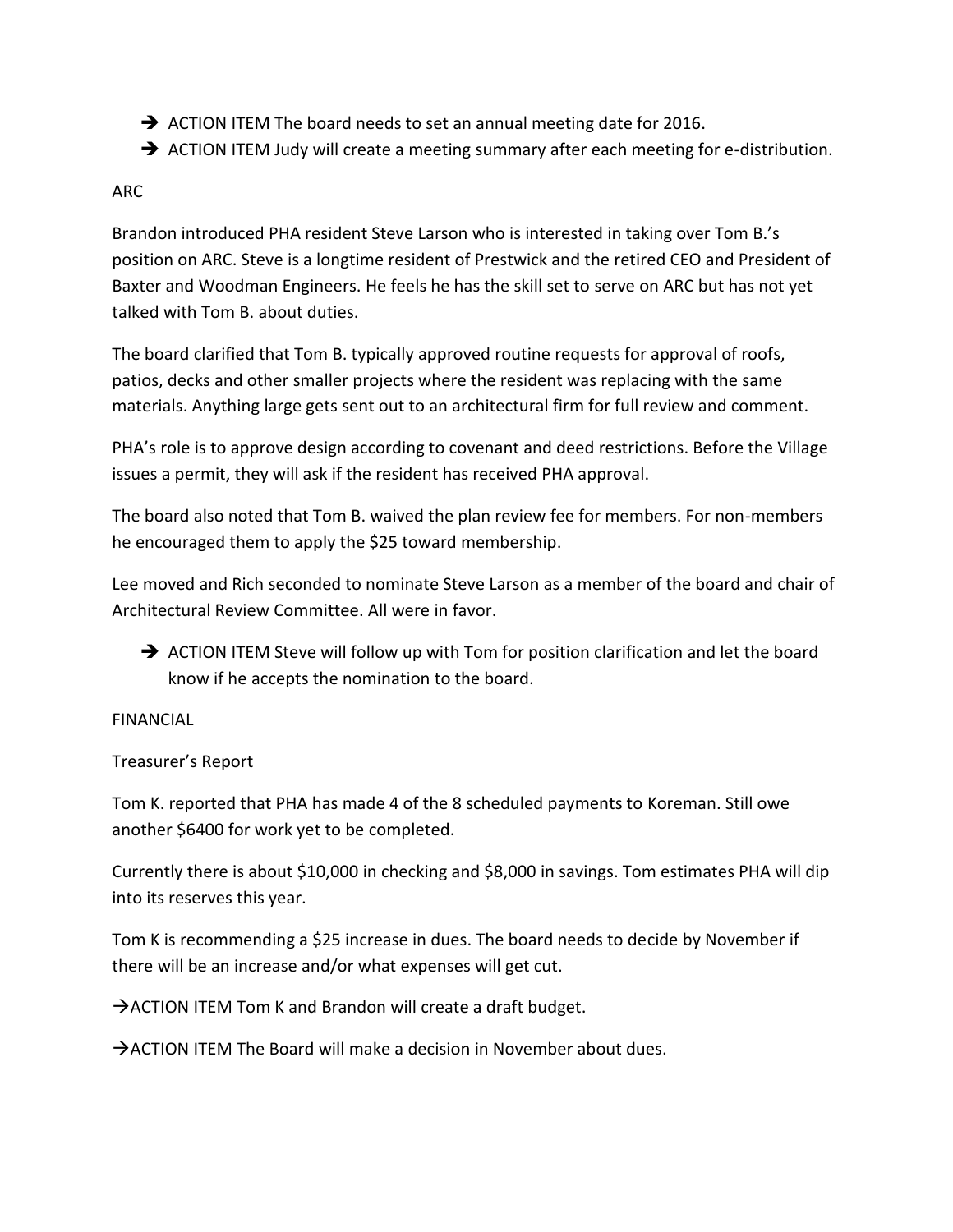Rich moved and Jim seconded to approve the treasurer's report.

# GOVERNMENTAL

# Meeting Space

Rich reported that the Village Hall and the library both have new meeting rooms available for public/community group meetings. This might work for PHA winter meetings.

# Redistricting

There is a group working to get an independent map amendment on the 2016 ballot that would give redistricting power to an independent panel for redistricting every 10 years. Rich encouraged people to seek out and sign the petition to get the item on the ballot.

### Water Main Work

Steve mentioned that there will be water main replacement done at Plymouth and Aberdeen the week of September 14.

 $\rightarrow$  ACTION ITEM Steve will scan and email Brandon the letter about the water main work for e-distribution.

### CODE ENFORCEMENT

### New Staff

Chris Dempsey got promoted. Jeff McDermott is PHA's new contact. Lee did ride around the neighborhood with him and has seen some Village follow up on 501 and 506 Aberdeen. Lee anticipates doing another ride around with him in 2 weeks.

### Sheds

PHA continues to deal with the issue of people wanting to erect sheds and pointing out that some properties do have sheds. The suggestion has been made to have the Village require that the shed be removed if a house is sold. However, Lee does not think this will work as it would be hard to force sellers to pay to remove an existing shed.

Discussion continued to review the types of violations that the Village will be willing to enforce (ordinance-related violations).

The board recommended that Lee go through Marc's initial violation spreadsheet and prioritize the homes according to the Village ordinances that would apply.